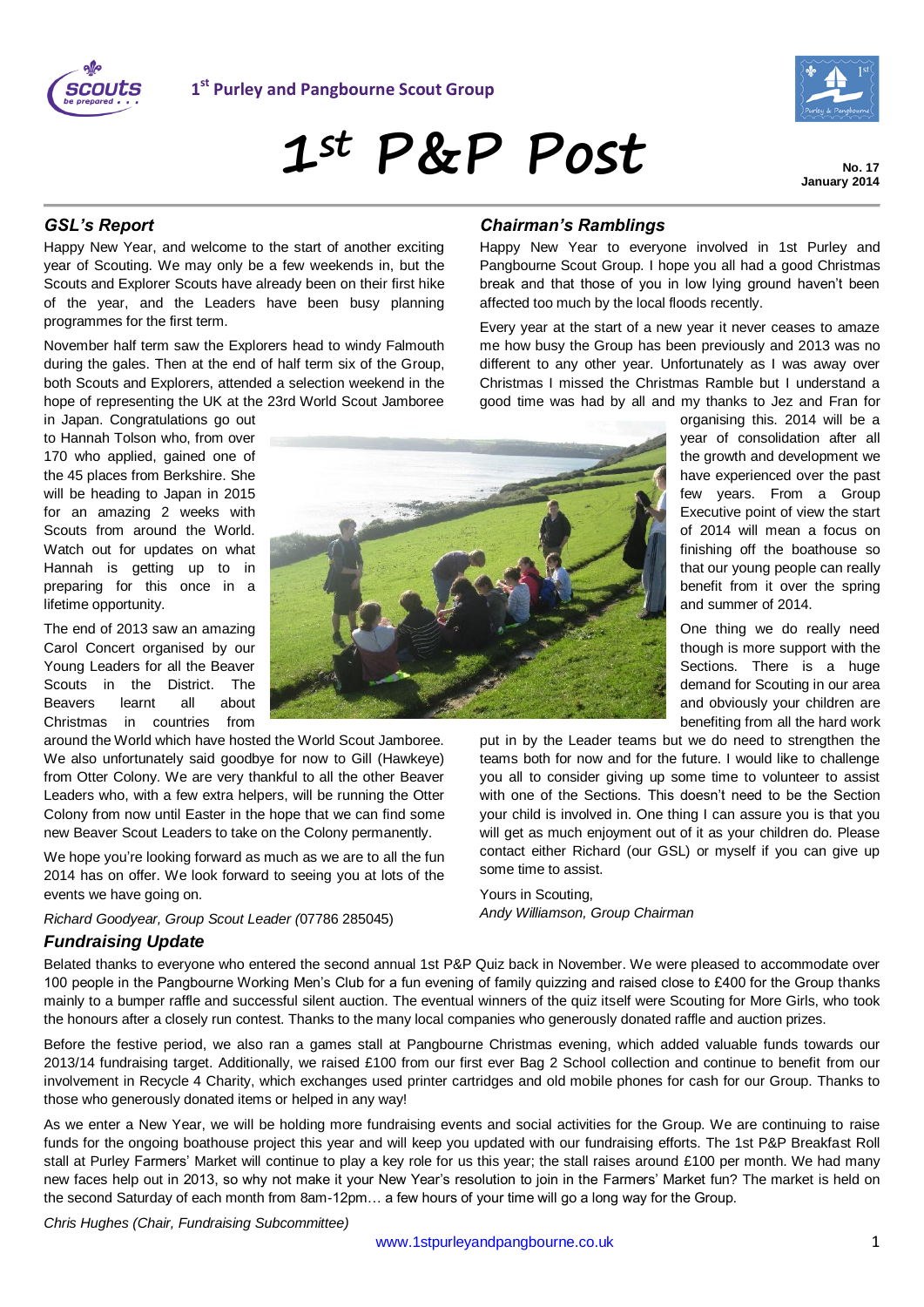

# **1 st Purley and Pangbourne Scout Group**



#### *Annual Christmas Ramble 2013*

On Friday 27<sup>th</sup> December, 1<sup>st</sup> P&P Scout Group held its 5<sup>th</sup> Annual Christmas Ramble. We started at Barn, and spent a very pleasant couple of hours walking a circuit through Sulham woods and the adjacent fields.

The weather was very kind to us and the sun even joined us for part of the walk. The woodland paths were muddy, but not as soggy as the Thames path would have been! Just under 4 miles later, we finished off back at the Barn with tea, coffee, mince pies and biscuits. Thanks to all the families who came along and supported this event – it was a fun way to spend a post-Christmas morning.



Bronze Chief Scout Awards by the Group Scout Leader. However, sadly we said farewell to Hawkeye who has been a great Leader and inspiration to all the Beavers and myself.

*Tic Tac (Harry Archer), Beaver Scout Young Leader*

## *Water Voles Colony*



The Water Voles had a great time last term with a trip to the Police station. They were lucky enough to do finger-printing, look around the cells and Rusty even got handcuffed! They also got to look around a police van and loved it when the sirens were set off - a great way to finish off our topic of safety!

The Water Voles also gained two new badges. They went to St James the Less church where the vicar helped them work on their Faith badge and also talked to them about Remembrance. It was great to see so many of our Beaver Scouts at the parade this year.

"Tiny" Tic Tac came from the Otters Colony and taught us all how to use a computer for our IT badges; some lovely drawings have been coming through on email to complete these.

We enjoyed a pirate evening where we all got pirate names and played pirate themed games and also enjoyed our Christmas party where we had lots of fun playing the chocolate game.

We are looking forward to welcoming some new Beaver Scouts to the Colony and wish those going off to Cubs good luck. We look forward to seeing what exciting adventures 2014 takes the Water Voles on.

*Tic Tac (Colleen Hughes), Beaver Scout Leader*



#### *Polecats Colony*

Since the last newsletter the Polecat Beaver Scouts have been busy having fun and working towards their Creative, Friendship and Safety badges. Just before half term they made their own puppets from a range of materials and then treated their parents to two fantastic puppet shows of "Little Red Riding Hood" and "Goldilocks and the Three Bears". We were very excited to have the District Commissioner, Simon Pickett, in the audience. Later that evening he presented Jabez with his Bronze Chief Scout Award (the first Beaver Scout in our Colony to gain this award) and Rainbow with her (second!) Wood Badge.

After half term we focused on Remembrance Day, went for an exciting walk round Purley in the dark and damp and took the Beavers through our very own "channel tunnel" for an evening trip to France. The croissants and French bread went down well, but there was a mixed reaction to some of the cheeses! We finished off the term with an evening on stranger danger and a visit to St James the Less Church in Pangbourne for the District Beaver Scout Carol Service. This lovely service was even more special for the 1st P&P Beaver Scouts this year as it was organised and run (very well) by our wonderful Young Leaders.

2013 was a great year for the Polecats Colony and we're looking forward to lots more fun in 2014.

*Sunshine (Fran Jones), Assistant Beaver Scout Leader*

#### *Otter Colony*

We've had a fun, fast half term covering the exhausting Experiment activity badge, where we sped around our homemade racetracks with custom built cars using our magnetic knowledge.

As Christmas was rapidly approaching we took the opportunity to assist Santa's Elves by making musical instruments and special Christmas recipe books completing the Creative Challenge badge.

We finished this term off with a celebratory Christmas party where Alex, Zac, Teyah and Angus were presented with their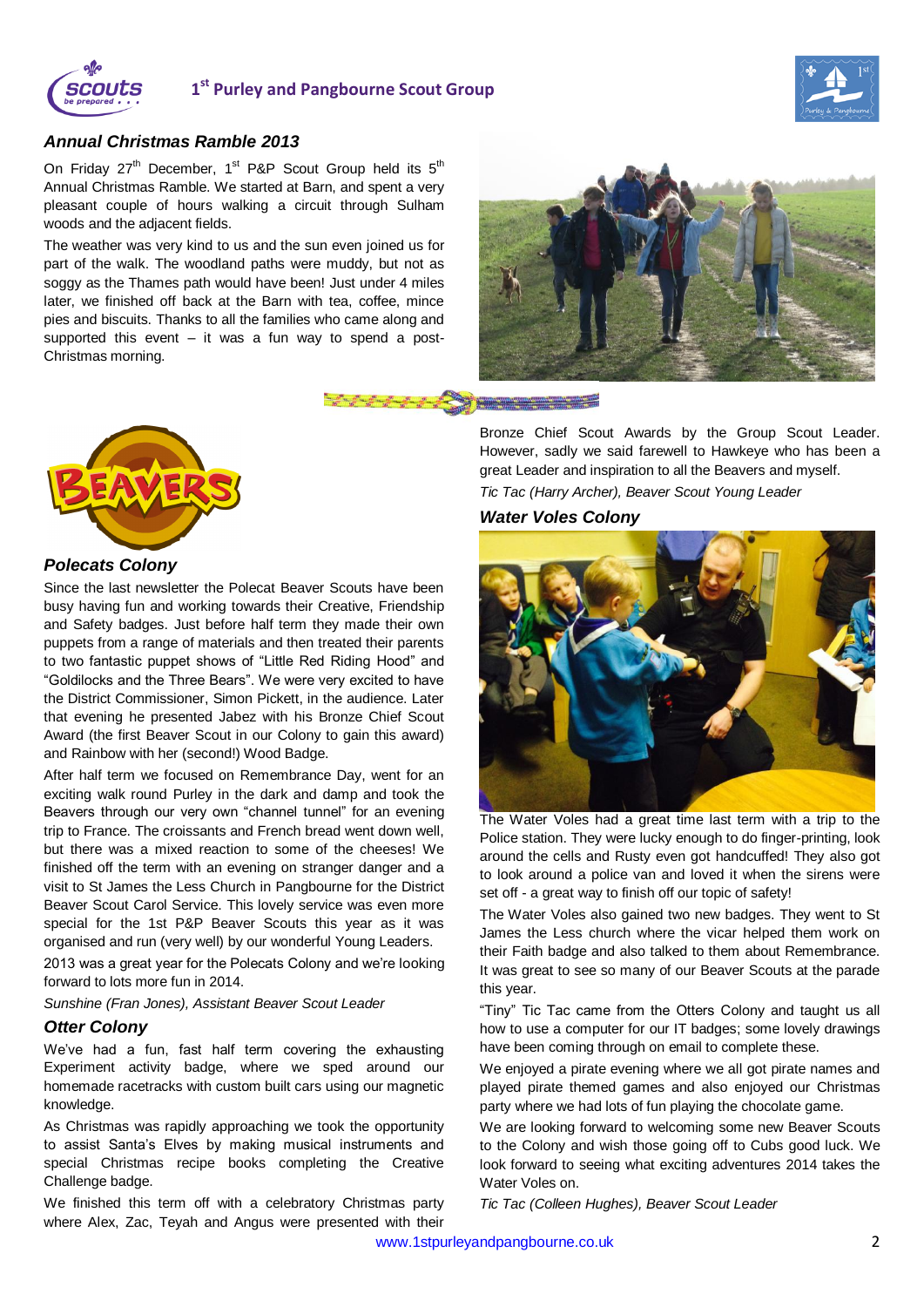

# **1 st Purley and Pangbourne Scout Group**





## *Kingfisher Pack*

The second half of the autumn term was busy and diverse. We began by, what has now become a big part of our year, talking about and what it means to young people. Inspired by this I was very glad that so many Cubs, Scouts and Beavers were able to help sell poppies this year. We raised an amazing £326! Following on from the very well attended Remembrance Day parade we worked on emergency aid, and with that under our belts began the first part of our DIY badge, around the safe use of tools, all fingers, and eyes intact.

An amazing night of science took the Cubs to all parts of the solar system and sent them home with crystal growing kits. We ended the year working on the old English tradition of Mummers plays, the dramatic equivalent of carols. The Cubs improvised and then rehearsed their own play based on the centuries old traditions and characters and ended the term with a gala charity performance raising money for action on homelessness.

*Akela (Matt Shakespeare), Cub Scout Leader*

## *Heron Pack*

The last half term has seen the Cub Scouts involved in a variety of activities. Most of these have only been possible because of the parental support we have had. Thank you to everyone who has helped out. Bonfire night was celebrated by making open fires in roasting tins and toasting marshmallows. The following

weeks were focused around first aid. The most popular activity was the making of fake wounds! However I am confident that the Cubs would also know what to do if they had to deal with a minor first aid incident and who they would need to contact for a more major one.

Then the fun began and the toilet seats arrived! Following a very powerful and motivating talk from a local Water Aid representative the Cubs were very keen to help raise some



more money for the charity. The toilet seats were decopatched and then put up for auction. I was amazed how parents could be persuaded to part for money for a toilet seat! Many thanks to everyone who attended the auction; we raised £90! We ended the term with an X-Factor karaoke night. Many thanks to Jacko for organising!

*Baloo (Judie Pickering), Cub Scout Leader*



#### *Monday Night Scout Troop*

In the last few weeks of the winter term we had a bit of a focus on food and cooking, with some fire lighting, a sausage sizzle, and cooking of breakfasts in preparation for the Big Breakfast competition. The practice must have helped as our team of Kathryn, Ella, Robert and Ollie A, did very well, bringing home bronze trophies.

We have also been working on the fitness challenge, and would like to thank Suzanne Stout, and Kevin Williams for coming along one evening to help us understand the dangers of Alcohol and Drugs.

In December we held the first in our winter series of hikes, with members of both Troops walking from Rivermead along to Caversham bridge and then back along the northern side of the Thames to Pangbourne. Highlights included ascending the hill near Bottom Wood to get a view of the whole of Purley on Thames, rolling back down the hill again, and buying veg at a stall just outside Hardwick House.



We will continue the series with a hike in each of January, February and March, partly in preparation for the "Three Towers Hike" competition in April, but mainly because it's just good to get out for a walk and see a few different bits of the world. The hikes are also a great way for parents to get involved; you do not have to be a wiz with a map and compass. We hope to enter a few Scout teams in the competition this year, but there is a not too strenuous route that adults can take part in too! Please take a look at [www.hike.org.uk](http://www.hike.org.uk/) if you would like to find out more!